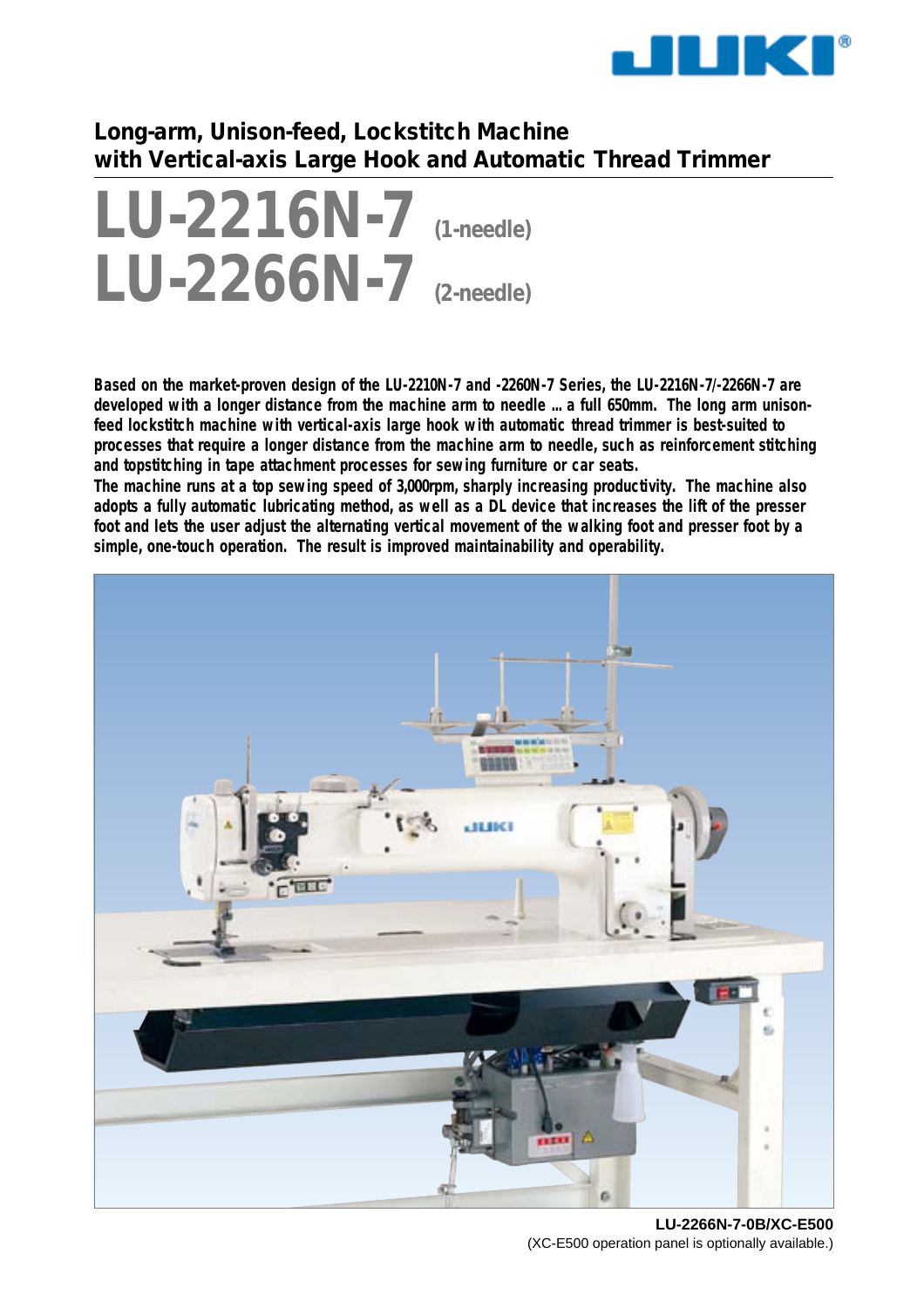**Distance from machine arm to needle as long as 650mm. The machine responds outstanding it to the sewing of large, heavy materials such as car seats and furniture.**

## **Higher productivity**

Both the LU-2216N-7 (1-needle) and LU-2266N-7 (2-needle) achieve the maximum sewing speed of 3,000rpm. With this capability, the machine demonstrates higher productivity when sewing long lengths of materials.

## **The machine adopts a fully automatic lubricating method.**

With fully automatic lubrication, the cumbersome task of oiling the machine by hand is eliminated. Oil is forcedly circulated through the face plate by a plunger pump. This prevents oil leakage from the face plate.

## **Some gauge used in the LU-2210N/-2260N Series**

The gauge (hook, bobbin, walking foot, presser foot and feed) used in the LU-2210N/-2260N Series is also used in this model. All of the parts used in your LU-2210N/-2260N sewing machines can also be used in the LU-2216N/-2266N machines. In addition, the knife and thread tension components are also the same.

#### **Longer distance from machine arm to needle**

With the long distance from the machine arm to the center of the needle, a full 650mm, the machine is ideally suited to reinforcement stitching processes for attaching tape and intermediate sewing processes such as topstitching for large work pieces.



#### **The vertical stroke of the walking foot and presser foot can be easily set and changed.**

The vertical stroke of the presser foot and walking foot (amount of alternating vertical movement) can be easily changed with the large dial mounted on the top of the machine head. The sewing speed is automatically regulated based on the vertical stroke setting. This ensures ideal sewing conditions at all times.



## **AC servomotor/controller SC-380**

The SC-380 is provided with many different standard functions, including speed-control, soft-start, automatic reverse stitching with the specified number of stitches, constant-dimension stitching, and overlapped (multi-layered) stitching. These functions ensure sewing performance optimally suited to the material and process.



# **Consistent feed efficiency at higher sewing speeds**

With its powerful feed and optimal feed locus, the machine smoothly feeds materials without stitch gathering even when running at a higher sewing speed.



#### **The standard machine lets the operator adjust the vertical stroke of the walking foot and presser foot (DL device).**

In processes such as the sewing of heavy materials or hard-to-feed multi-layered portions, a press on the DL switch instantly change over the vertical stroke of the walking foot and presser foot. The result is beautifully produced seams without stitch gathering.

# **The presser foot lift is as high as 16mm.**

The presser foot goes up as high as 16mm. This ample lift ensures easy setting of heavy materials on the machine and comfortable operation.



# **Thread trimming without fail**

With the rigidly moving knife shaft and optimal knife movement, the thread trimmer cuts thick thread without error.

Moreover, no adjustment is required even when the yarn count is changed.



**LU-2266N-7**

## **Operation panel that improves functions of the sewing machine (optional)**

The XC-E500 is provided with program sewing and a host of other functions that contribute to increased efficiency.

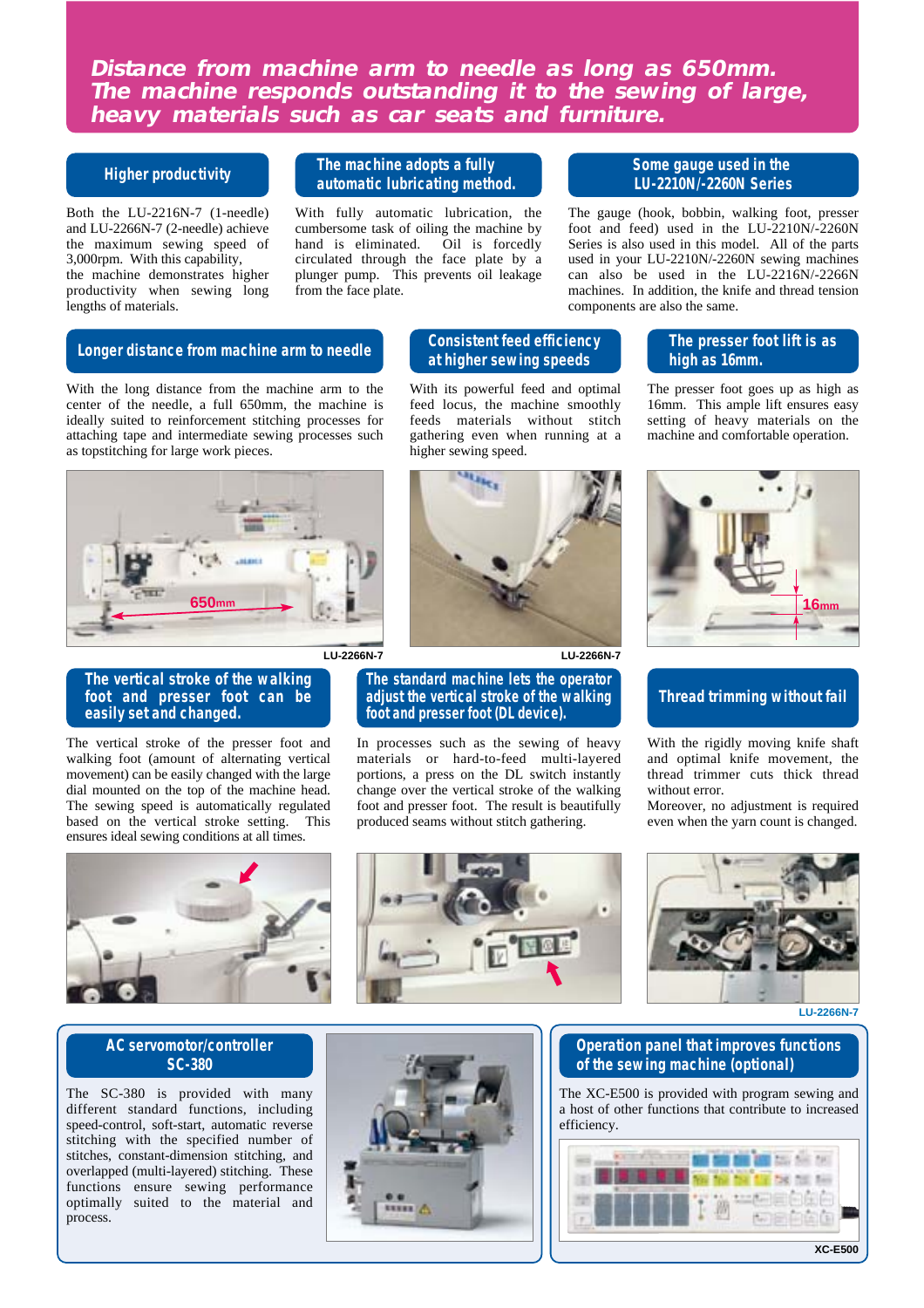# **INTERCHANGEABLE GAUGE PARTS**

# **LU-2216N-7**

| <b>Sewing conditions</b>                                                                                        |                 | <b>Walking foot</b>                                                                               |    | <b>Presser foot</b>                                             |  |  |  |
|-----------------------------------------------------------------------------------------------------------------|-----------------|---------------------------------------------------------------------------------------------------|----|-----------------------------------------------------------------|--|--|--|
| <b>Standard</b>                                                                                                 |                 | <b>Standard</b><br>A<br>107-11653                                                                 |    | <b>Standard</b><br>A<br>107-12552                               |  |  |  |
| For material with<br>overlapped section<br>Allows the smooth feed of multi-<br>layered portions of the material |                 |                                                                                                   |    | <b>Standard</b><br>κ<br>(pressing face is reduced)<br>107-58456 |  |  |  |
| For light-weight sponge<br>Used for resilient materials                                                         |                 |                                                                                                   |    | For material with<br>в<br>overlapped section<br>107-12651       |  |  |  |
| including sponge                                                                                                |                 |                                                                                                   |    | For urethane<br>C<br>107-12750                                  |  |  |  |
| For heavy sponge<br>Used for more resilient<br>materials                                                        | <b>Thick</b>    | в<br>For urethane<br>107-11752                                                                    | ØF |                                                                 |  |  |  |
| <b>Right single-sided</b><br>presser<br>Used for sewing material edges                                          | 1mm             | <b>Right single-sided</b><br>C<br>presser<br>107-11851                                            | ଈି | <b>Right single-sided</b><br>D<br>presser<br>107-12859          |  |  |  |
| Left single-sided presser<br>Used for sewing material edges                                                     | 1 <sub>mm</sub> | Left single-sided<br>D<br>presser<br>107-11950                                                    | ళ్ | Left single-sided<br>Е<br>presser<br>107-12958                  |  |  |  |
| For piping<br>Used for the general piping<br>process                                                            |                 | E H<br>For piping<br>3 107-45354<br>4 107-45453<br>5 107-45552<br>6 107-45651                     |    | F<br>For piping<br>J                                            |  |  |  |
| For piping<br>The position of the needle can<br>be adjusted according to the<br>pipe to be sewn                 | Adjustable      | Adjustable presser<br>M<br>for piping<br>3 107-46352<br>4 107-46451<br>5 107-46550<br>6 107-46659 |    | 3 107-47350<br>107-47459<br>5 107-47558<br>6 107-47657          |  |  |  |
| Wide type<br>To be used when a sewing<br>product cannot be smoothly fed                                         |                 | (special order)<br>107-12057                                                                      |    | (special order)<br>107-13055                                    |  |  |  |

|    | Feed dog                               |   |                                                                                                                                          |   |                                                       | <b>Throat plate</b>          |                 |                              |
|----|----------------------------------------|---|------------------------------------------------------------------------------------------------------------------------------------------|---|-------------------------------------------------------|------------------------------|-----------------|------------------------------|
|    | 3.3 <sub>mm</sub><br>2.2 <sub>mm</sub> |   | 3.3 <sub>mm</sub><br>**<br>2.2 <sub>mm</sub><br>प∰<br>₩                                                                                  |   | 2.5 <sub>mm</sub><br>1.6 <sub>mm</sub><br>™क्ति⊨<br>₩ | 3.3 <sub>mm</sub><br>2.2mm   | ພ<br>.93        | ພ<br>Q.                      |
|    | 107-17106                              |   | 107-17205                                                                                                                                |   | 107-17304                                             | 107-39001                    | 107-01704       | 107-02009                    |
| ∣s | <b>Standard</b>                        | A | Without a groove<br>Used when the needle<br>thread does not<br>interlace consisting<br>with the bobbin thread<br>at the start of sewing. | в | For thin thread                                       | Wide type<br>(special order) | <b>Standard</b> | Wide type<br>(special order) |

## **LU-2266N-7**

| <b>Needle gauge</b>       | Typical *(1) | <b>Needle</b> | <b>Presser</b> | <b>Walking</b>             | <b>Throat</b> | Feed dog  | Slide plate |              |
|---------------------------|--------------|---------------|----------------|----------------------------|---------------|-----------|-------------|--------------|
|                           | part Nos.    | clamp         | foot           | foot                       | plate         |           | Left        | <b>Right</b> |
| ∽⊢⊣≺                      |              |               |                | $\mathfrak{S}^{\boxtimes}$ |               | Ø)        |             |              |
| 3.2mm (Special order)     | 107-85855    | 107-78850     | 107-82852      | 107-84353                  | 107-85806     | 107-81300 |             |              |
| 4mm (Special order)       | 107-84551    | 107-77555     | 107-81557      | 107-83058                  | 107-84502     | 107-80005 | 107-86309   | 107-01803    |
| 6 <sub>mm</sub>           | 107-84650    | 107-77654     | 107-81656      | 107-83157                  | 107-84601     | 107-80104 |             |              |
| 8 <sub>mm</sub>           | 107-84759    | 107-77753     | 107-81755      | 107-83256                  | 107-84700     | 107-80203 |             |              |
| $*(2)$<br>10mm (Standard) | 107-84858    | 107-77852     | 107-81854      | 107-83355                  | 107-84809     | 107-80302 |             |              |
| 12mm                      | 107-84957    | 107-77951     | 107-81953      | 107-83454                  | 107-84908     | 107-80401 |             |              |
| 14mm (Special order)      | 107-85053    | 107-78058     | 107-82050      | 107-83553                  | 107-85004     | 107-80500 | 107-86408   | 107-86002    |
| 16mm (Special order)      | 107-85152    | 107-78157     | 107-82159      | 107-83652                  | 107-85103     | 107-80609 |             |              |
| 18mm (Special order)      | 107-85251    | 107-78256     | 107-82258      | 107-83751                  | 107-85202     | 107-80708 |             |              |
| 20 <sub>mm</sub>          | 107-85350    | 107-78355     | 107-82357      | 107-83850                  | 107-85301     | 107-80807 |             |              |
| 22mm (Special order)      | 107-85459    | 107-78454     | 107-82456      | 107-83959                  | 107-85400     | 107-80906 | 107-86507   | 107-86101    |
| 24mm (Special order)      | 107-85558    | 107-78553     | 107-82555      | 107-84056                  | 107-85509     | 107-81003 |             |              |
| 30mm (Special order)      | 107-85657    | 107-78652     | 107-82654      | 107-84155                  | 107-85608     | 107-81102 |             |              |
| 36mm (Special order)      | 107-85756    | 107-78751     | 107-82753      | 107-84254                  | 107-85707     | 107-81201 | 107-86606   | 107-86200    |

✽ **(1) The right and left slide plates are not included in the parts represented by the typical part numbers.**

 **(2) Any gauge other than the needle gauge of 10mm (standard) is available on a part order.**